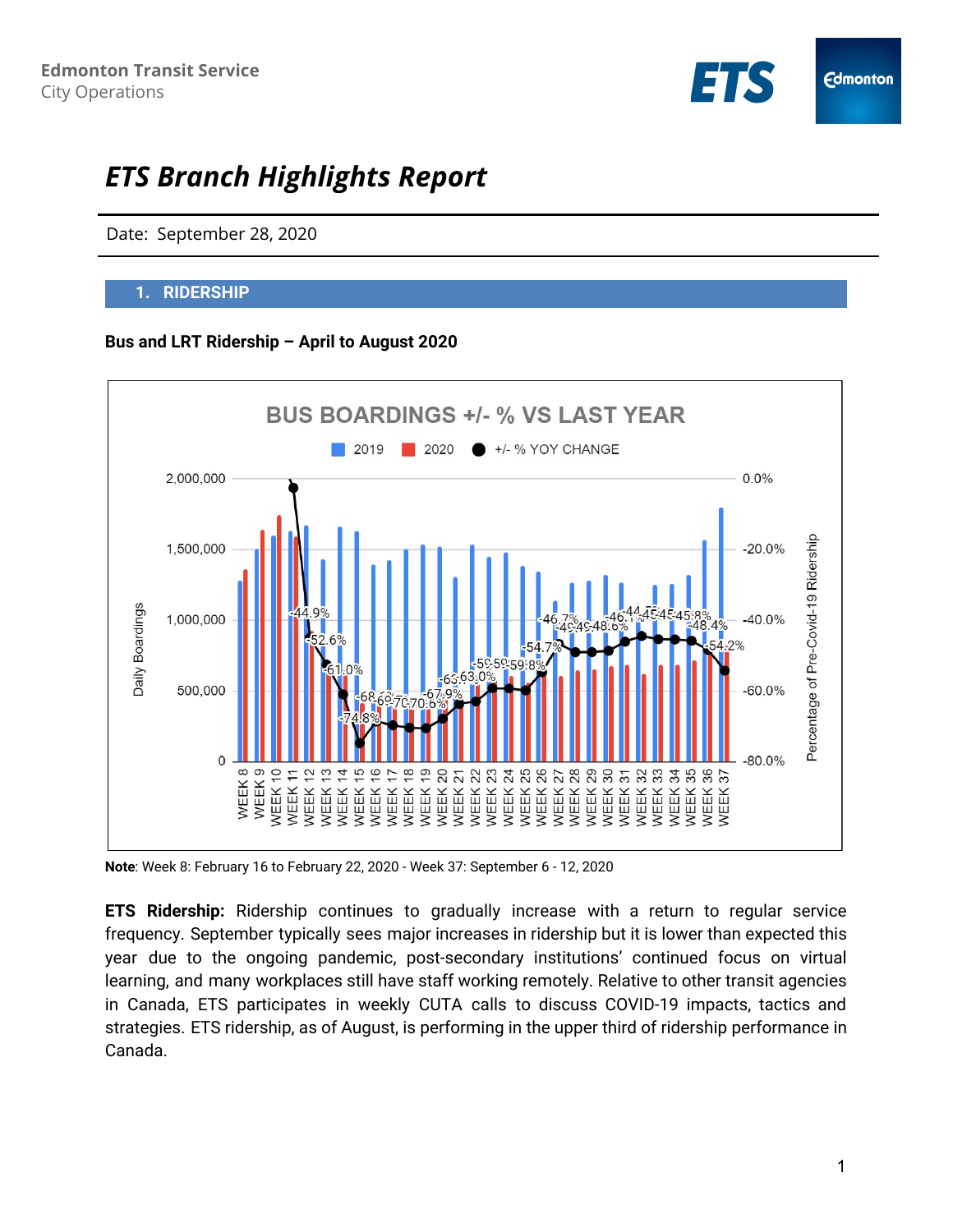### **2. ETS UPDATES**

#### **Ride Transit Update**

As most City facilities that usually assist in the distribution of Ride Transit passes remain closed, ETS reimagined how to sell Ride Transit fare products to reduce COVID-19 risks associated with in-person transactions. Reimagining how fare products can be sold and distributed will help future-proof revenue collection should a further wave of the pandemic take place.

Starting with October monthly passes, ETS has advanced plans for online payment, payment over the phone, and auto-debit of bank accounts, supported by a mailout process to receive the monthly passes. Those who still require an in-person payment option will be able to set up appointments to pay for and collect their pass at one of four city facilities. These options were added based on direct feedback from users and feedback was collected through an online survey of Ride Transit users, during discussions in 2018 with AISH users, as well as considering feedback collected from the Ride Transit program evaluation. The survey feedback indicated that users would benefit from a range of payment options, and online options did not pose a significant barrier to this customer group.

Overall, transit ridership has declined by half and monthly fare product sales are well below half of 2019 levels. It is anticipated that demand from this user group will also be low; however, as with previous pandemic response actions from ETS, performance will be monitored closely and actions may be adjusted to respond appropriately. As an example, if one sales channel is overwhelmed, additional resources may temporarily be added to relieve the congestion and ensure a smooth process for users.

#### **Providing Accessible Transit Here (PATH) Program Update**

When the PATH program was designed and approved by Council, it was intended to provide free transit passes to vulnerable Edmontonians who were homeless or at risk of homelessness. During COVID-19, Administration created an internal COVID-19 response task force to enhance support for these at-risk groups, including the provision of emergency services at the Expo Centre and associated transit supports. As a result of this work, ETS is increasing the number of monthly passes to be distributed by Citizen Services through its partnership with social services agencies from 600 passes per month to 1,000. This change will take effect with October passes. Administration will continue to monitor needs related to the program and will adjust as needed in the coming months.

#### **City Plan Update**

The City Plan has proceeded through two readings by City Council on September 16, 2020 as well as public hearings. The City Plan is being distributed for consideration by regional neighbours and then will return to City Council for a third reading before being adopted.

The City Plan charts out how we will get to a future city that has the benefits we enjoy today with new opportunities for the future. The Plan replaces "The Ways" documents and is the result of two years of public, Indigenous and stakeholder engagement and multiple technical studies, including cost of growth study, mass transit study, climate vulnerability study, and more. It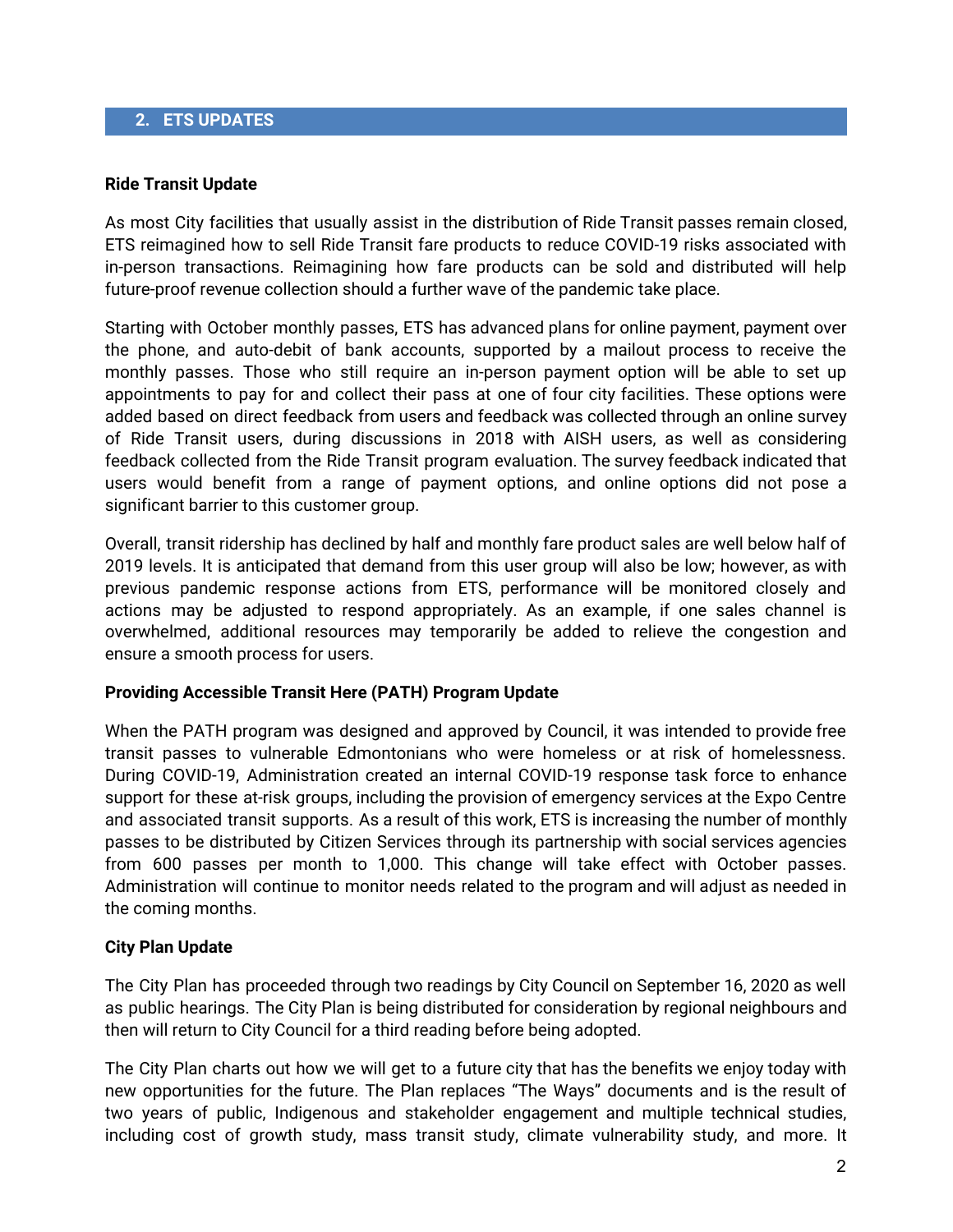combines the Municipal Development Plan and Transportation Master Plan into a long-term vision that articulates the choices Edmontonians will make to become a healthy, urban, climate resilient city of two million that supports a prosperous region.

Additional information on the City Plan can be found **[here](https://www.edmonton.ca/city_government/city_vision_and_strategic_plan/city-plan.aspx)**.

# **Provincial Public Transit COVID-19 Guidelines**

In response to COVID-19, the provincial government released **public transit [guidelines](https://www.alberta.ca/assets/documents/covid-19-relaunch-guidance-public-transit.pdf)** to support the public transit industry in Alberta in responding to the pandemic and in support of the health safety of riders and employees.

ETS is well aligned with the guidelines, including having the full bus fleet equipped with retractable Operator shields, implementing enhanced cleaning and disinfecting of transit fleet and facilities on a daily basis, and implementing a face coverings policy for transit. In addition, public communication materials are being implemented to promote the guidelines, including additional signage, posters and decals in transit centres and LRT stations, as well as ads on buses, trains, and in bus shelters.

# **Smart Fare Update**

The Smart Fare launch is experiencing delays. Some of the delays are due to the pause of the installation of the card readers which were slated for March 2020 as the American firm returned to the US. An Edmonton-based firm has been brought onboard to resume the work as of September 2020. The current timeline for Smart Fare rollout depends on the timing of in-person pilot testing.

In the meantime, the City is currently testing the Smart Fare software in a lab to ensure its functionality will meet the needs of Edmontonians and regional travellers. Lab testing involves evaluating the tap functionality, the flow of funds through the system, and data management.

There has been discussion regarding interim measures to integrate credit card and debit payment into the current fare terminals but this is not a viable option at this point due to the staff and financial resources required.

## **ETS and Red Arrow Bus Partnership- Regional Travel Connection Hub**

To support greater mobility in the region, starting September 17, Red Arrow will begin operating their 'Ebus' service from Bus Stop #1109, located on the east side of the Kingsway/RAH Transit Centre facing northbound. Ebus' service will not interfere with regular operations in and out of Kingsway/RAH Transit Centre. Red Arrow has an agreement with ETS to operate this stop to provide an additional regional travel option and greater connectivity for passengers heading to and from Edmonton. This is similar to the former agreement that was in place with Greyhound for this station.

# **Customer Research Update**

During the Covid-19 pandemic, ETS had to put a halt to the on-going customer satisfaction survey that was due to launch in April 2020; the original planned approach included a shift in-person interviews throughout their transit journey. Instead ETS has pursued a mixed methodology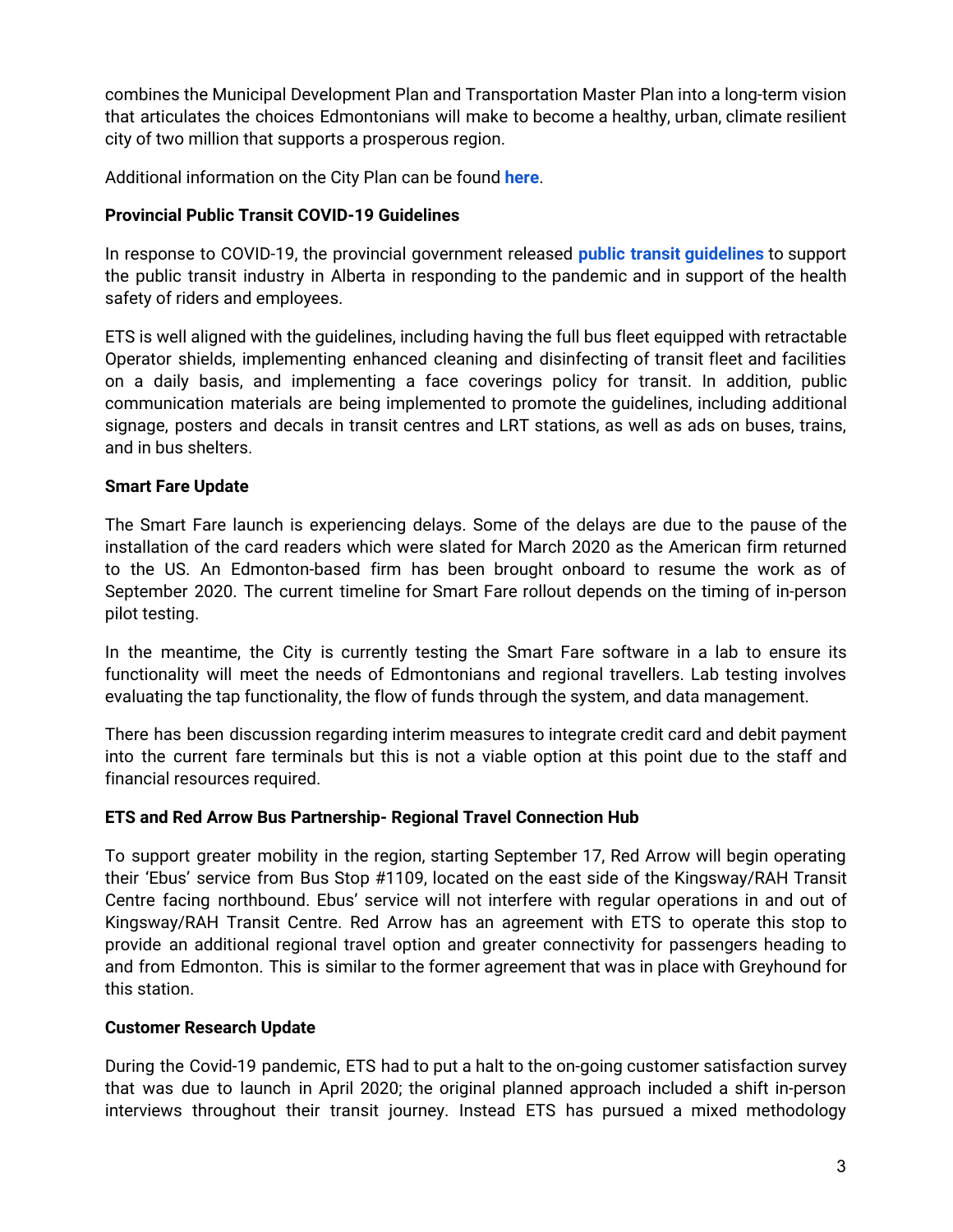approach aimed at identifying customer perceptions around returning to transit, compliance with public health recommendations or bylaws, and the experience of those on transit.

The research has helped ETS reach a number of customer segments including those that have continued to ride transit throughout the pandemic, those that have returned after a hiatus, and those that have not returned, either due to a lack of need (ie. remote working), or because they do not feel comfortable or safe on transit. This customer segmentation is valuable for ETS as we communicate to customers and better understand their concerns and needs.

# **Covid-19: Public Transit and a Green, Inclusive Recovery**

The Canadian Urban Transit Association (CUTA) has released a new report about the future of transit in a post-pandemic world and the need to continue to fund public transit despite low ridership at the moment. The report, available **[here](https://cutaactu.ca/sites/default/files/public_transit_and_a_green_inclusive_recovery_report.pdf)**, outlines a number of recommendations for municipalities and transit agencies to lead a path to recovery for transit agencies and imagine a low-carbon transportation future.

CUTA has also released **Covid-19 [Guidance](https://cutaactu.ca/en/covid-19) for the Public Transit Industry**, a collection of industry best practices. The guidance document includes pragmatic recommendations for keeping transit safe transit Covid-19 pandemic, including physical distancing, cleaning, masks usage, etc.

ETS has been an active participant in supporting both pieces of work and through weekly transit system calls, discussing best practices for COVID-19 response and recovery efforts.

# **Rail Safety Week 2020**

Rail Safety Week started September 21 until September 27. An organization called Operation Lifesaver created Rail Safety Week in 2003 to raise public awareness of the potential dangers at highway/railway crossings and from trespassing on railway property. Since then, significant progress has been made in informing people and communities about incidents and fatalities related to dangerous behaviour around railway tracks. Safety measures include:

- Wait behind the yellow platform tiles at LRT stations
- Look both ways before crossing tracks at all train crossings. If you're wearing headphones, take them off so you can hear if any trains are coming.
- Wait behind the crossing gates until it raises. Even if you see a train already pass by, there could be a second train coming.
- Always remain a safe distance from the overhead wires that provide power for the LRT

ETS is taking this opportunity to help reinforce track safety procedures with maintenance crews, public and operators. ETS is also testing a new safety technology that provides advance warning to LRT operators and work crews of each other's presence.

## **On-Demand Transit Service Update**

ETS has selected Pacific Western Transportation (PWT) and Via Transportation to launch Canada's largest On Demand Transit service. A total of 57 shuttle buses will connect residents in select neighbourhoods with a nearby transit hub. These accessible shuttles do not follow fixed routes and operate upon request. The On Demand Transit service will provide an additional layer